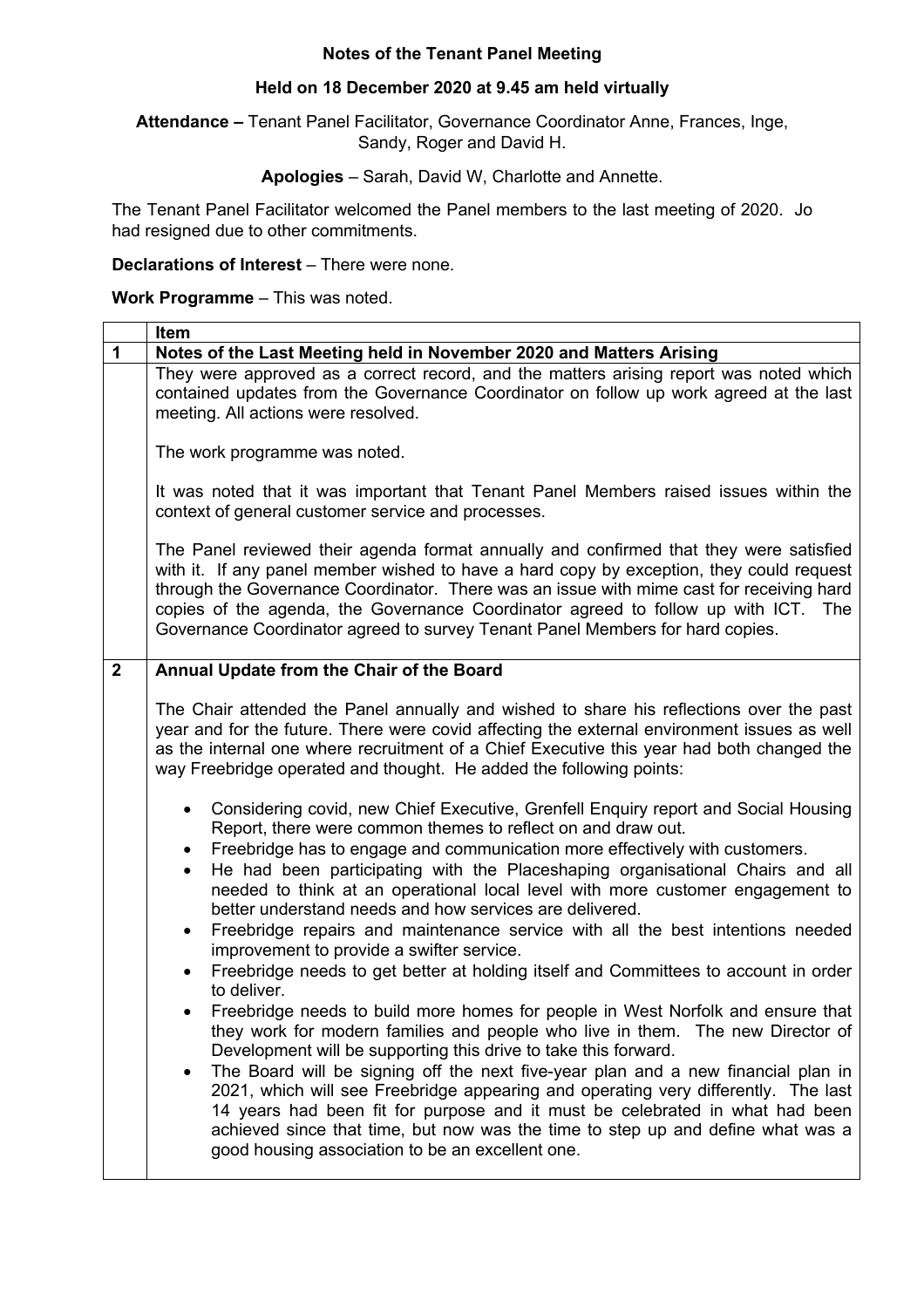|                        | Panel Members individually shared the following views:                                                                                                                                                                                                                                                                                                                                                                                                                                                       |
|------------------------|--------------------------------------------------------------------------------------------------------------------------------------------------------------------------------------------------------------------------------------------------------------------------------------------------------------------------------------------------------------------------------------------------------------------------------------------------------------------------------------------------------------|
|                        | The repairs service needed many improvements as reputation wise it was not the<br>best in their view.                                                                                                                                                                                                                                                                                                                                                                                                        |
| $\bullet$              | The idea of building new homes was great, but less homes with better quality in their<br>opinion was more important.                                                                                                                                                                                                                                                                                                                                                                                         |
| $\bullet$              | Excellent ideas but a long way to go and to get a good name with repairs side of the<br>business would push Freebridge forward the most.                                                                                                                                                                                                                                                                                                                                                                     |
| $\bullet$              | Repairs would be improved if contractors were not relied upon as much as this<br>caused the biggest problems in their view. They felt that more of Freebridge<br>employed staff could be managed better.                                                                                                                                                                                                                                                                                                     |
| $\bullet$<br>$\bullet$ | They were pleased with the reflections shared and had been pleased to hear from a<br>previous visit to the Panel meeting that the views of customers was the Chief<br>Executive's top priority and that she wished to engage with residents more.<br>On the topic of quality vs quantity of house building, there were very modern<br>architectural advances that meant house-building types could be achieved without                                                                                       |
| $\bullet$              | high costs.<br>Take on more apprenticeships as they had noticed there had not been so many<br>accompanying Freebridge employees in recent months as there had been over the                                                                                                                                                                                                                                                                                                                                  |
|                        | years.<br>Communications and callbacks to tenants needed improvement, and there was no<br>quality control carried out following repairs by direct employees or contractors.<br>Building new homes was good but in every road in Norfolk there must be an empty<br>property left to decay through probate perhaps, and was of the view that Freebridge<br>and the Borough Council should work together to address this issue. They added<br>that the county was losing green fields at an alarming rate.      |
|                        | The Chair shared that he could not disagree with these comments as the repairs service for<br>a long while needed improvement. He believed that it could all be turned around as it was<br>all about operational issues and it would get resolved through strong leadership and having<br>proper systems in place such as scheduling. He added that a new Director of Assets<br>Graham Wilson would be joining Freebridge in January and the Chair was confident there<br>would be a quick change over 2021. |
|                        | The Chair shared that he was delighted with the Chief Executive and she was proving to be<br>an asset to the organisation and it was very clear where there were areas for improvement<br>were operationally in particular repairs and how we engage with customers.                                                                                                                                                                                                                                         |
| aiming for.            | The Chair responded to the points raised that in terms of quality of house building that he<br>agreed personally that homes should be quality and that they had the right type of space<br>inside and out. He had recently viewed the homes that had been built in Norwich at<br>Goldsmith Street, which won the RICS awards, and met with the designers who had done a<br>fantastic job; with good design and it was his belief that this was what Freebridge should be                                     |
|                        | The Chair shared that he was in favour of an apprenticeship scheme and that he wished to<br>set up a Freebridge academy to accommodate all teams.                                                                                                                                                                                                                                                                                                                                                            |
|                        | Following a further point raised by a Panel Member the Chair shared that there were some<br>grants for house building available but it was his preference that development funding was<br>not reliant on this.                                                                                                                                                                                                                                                                                               |
|                        | The Chair shared that the quality of the job needed to be top priority even if there were<br>delays in carrying them out, but with the right system in place you can schedule and ring to<br>confirm that it will be done and when. He agreed that there should be a quality check and<br>quality checks from feedbacks via customers directly. The Chair shared also that new<br>homes didn't necessarily mean new build, additional homes was new homes plus bringing                                      |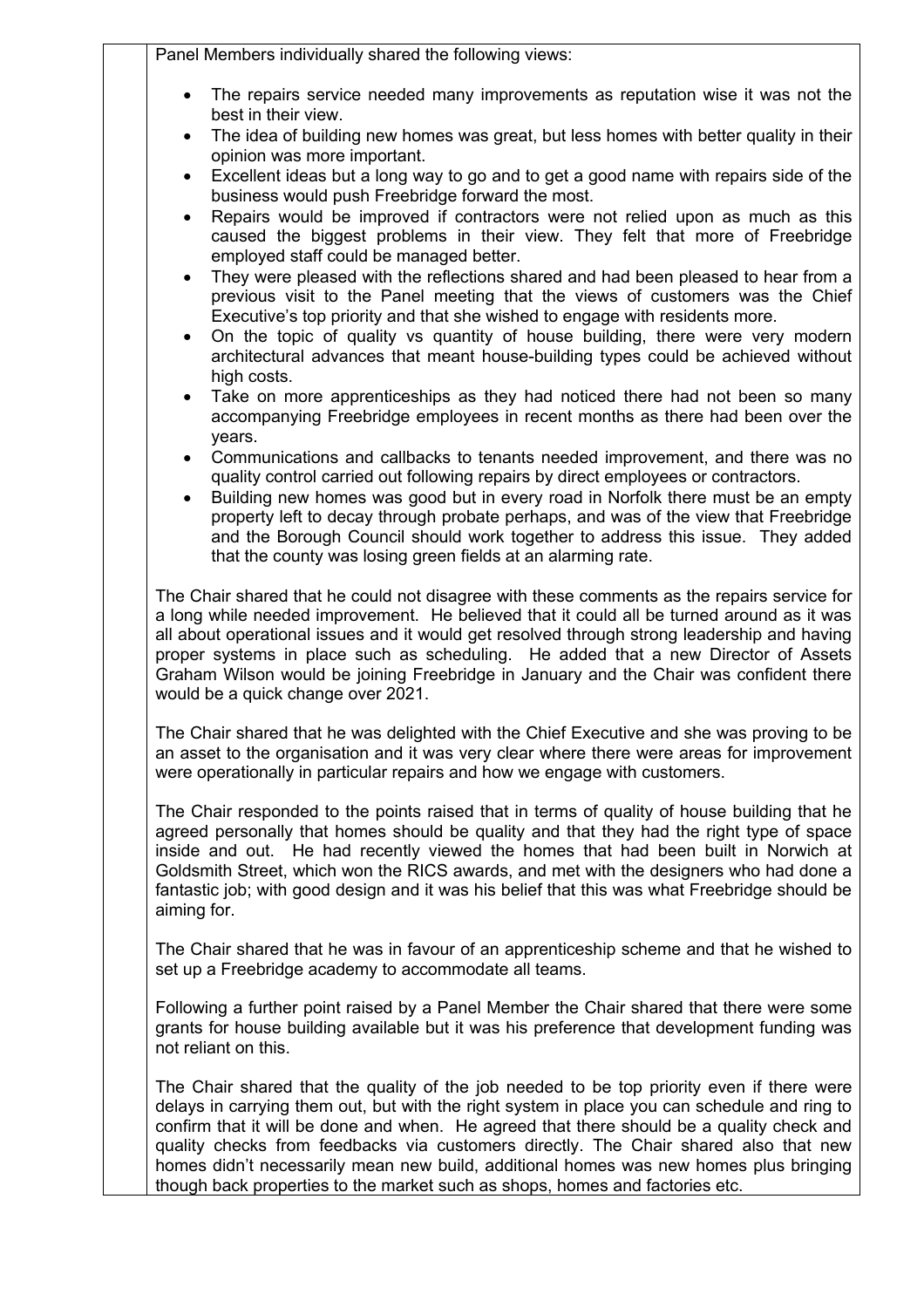|              | A Panel member asked the Chair how he saw tenants being integrated into the structure at<br>Freeebridge. The Chair felt there was a formal part through the Customer Service<br>Committee as a sub-committee of the board looking at the customer KPIs and service<br>standards, but independently there has to be a Tenant Panel in his opinion, which serves as<br>a conscious brain of the organisation on behalf of the tenants. In his own view, there was<br>scope in moving back to a more local engagement level via a satellite model.                                                                                                                                                                                        |
|--------------|----------------------------------------------------------------------------------------------------------------------------------------------------------------------------------------------------------------------------------------------------------------------------------------------------------------------------------------------------------------------------------------------------------------------------------------------------------------------------------------------------------------------------------------------------------------------------------------------------------------------------------------------------------------------------------------------------------------------------------------|
|              | A Panel Member asked what the Chair thought about tenants working alongside Freebridge<br>staff with a two-way conversation being more direct, with maybe tenants on the Board to<br>give a tenants view. The Chair agreed with the point that there needed to be opportunities<br>to work with customers and tenants on specific projects such as task and finish groups.                                                                                                                                                                                                                                                                                                                                                             |
|              | As the session time had ended, it was agreed should the Panel have any further questions<br>for the Chair to contact the Governance Coordinator. The Chair shared that it had been an<br>interesting year and thanked the Panel for continuing to commit through the year to help<br>and support Freebridge, which was greatly appreciated. The Tenant Panel was the key<br>beating heart of the organisation in his view and would continue to be so.<br>The Tenant<br>Panel thanked the Chair for his attendance and he left the meeting.                                                                                                                                                                                            |
| $\mathbf{3}$ | <b>Social Housing White Paper</b>                                                                                                                                                                                                                                                                                                                                                                                                                                                                                                                                                                                                                                                                                                      |
|              | The Director of Housing attended the meeting to discuss the social housing white paper with<br>the Tenant Panel. It had been circulated in advance, together with a summary by HQN<br>(Housing Quality Network) and a briefing paper that she had provided to the Board in<br>November.                                                                                                                                                                                                                                                                                                                                                                                                                                                |
|              | In answer to queries raised by Panel members, the Director of Housing clarified that the<br>Tenant Panel had not previously been a designated tenant panel about the complaints<br>process, as they were involved in Complaints Panels already at that time. She added that<br>the Board had approved permanent changes to the complaints process in the summer,<br>which removed Complaints Panels in order to speed up complaint resolution. But now that<br>Tenants don't have direct involvement in the complaints process, it was the Ombudsman<br>and Housing Regulator's intention in the social housing white paper (via the safety bill) to<br>remove reference to a designated person in the longer term.                    |
|              | A Panel Member commented that they understood that the government wanted a<br>complaints process that was quicker but it didn't necessary mean that this provided a good<br>process and they were concerned if a tenant asked to use a designated person and they<br>were unable to do so at this time what would Freebridge do.                                                                                                                                                                                                                                                                                                                                                                                                       |
|              | The Director of Housing suggested that once that filter of a designated person has been<br>removed there perhaps needed to be a discussion around how tenants were involved in the<br>complaints process, but it may be many months until the changes detailed in the white<br>paper are in place. They added that in the new year it would be something Freebridge<br>would want to review, but not as a designated person to be involved in complaints.                                                                                                                                                                                                                                                                              |
|              | A Panel Member shared that a complaints process in their view could be quicker rather than<br>slower with tenants involved in complaints.                                                                                                                                                                                                                                                                                                                                                                                                                                                                                                                                                                                              |
|              | A Panel Member had raised a query regarding section of the paper about having your voice<br>heard, such as regular meetings and being on the Board. And although Freebridge had<br>obtained a V1/G1 status, they queried whether there was there anything else that<br>Freebridge were doing to meet the requirement of the customer voice? The Director of<br>Housing shared that Freebridge were starting to shape the next five-year strategy and the<br>first year action plan, the Tenant Panel would discuss this at their meeting in January.<br>Freebridge were looking to have engagement with tenants on the customer charter and<br>would be looking to increase the way tenants could tell them what they think. She added |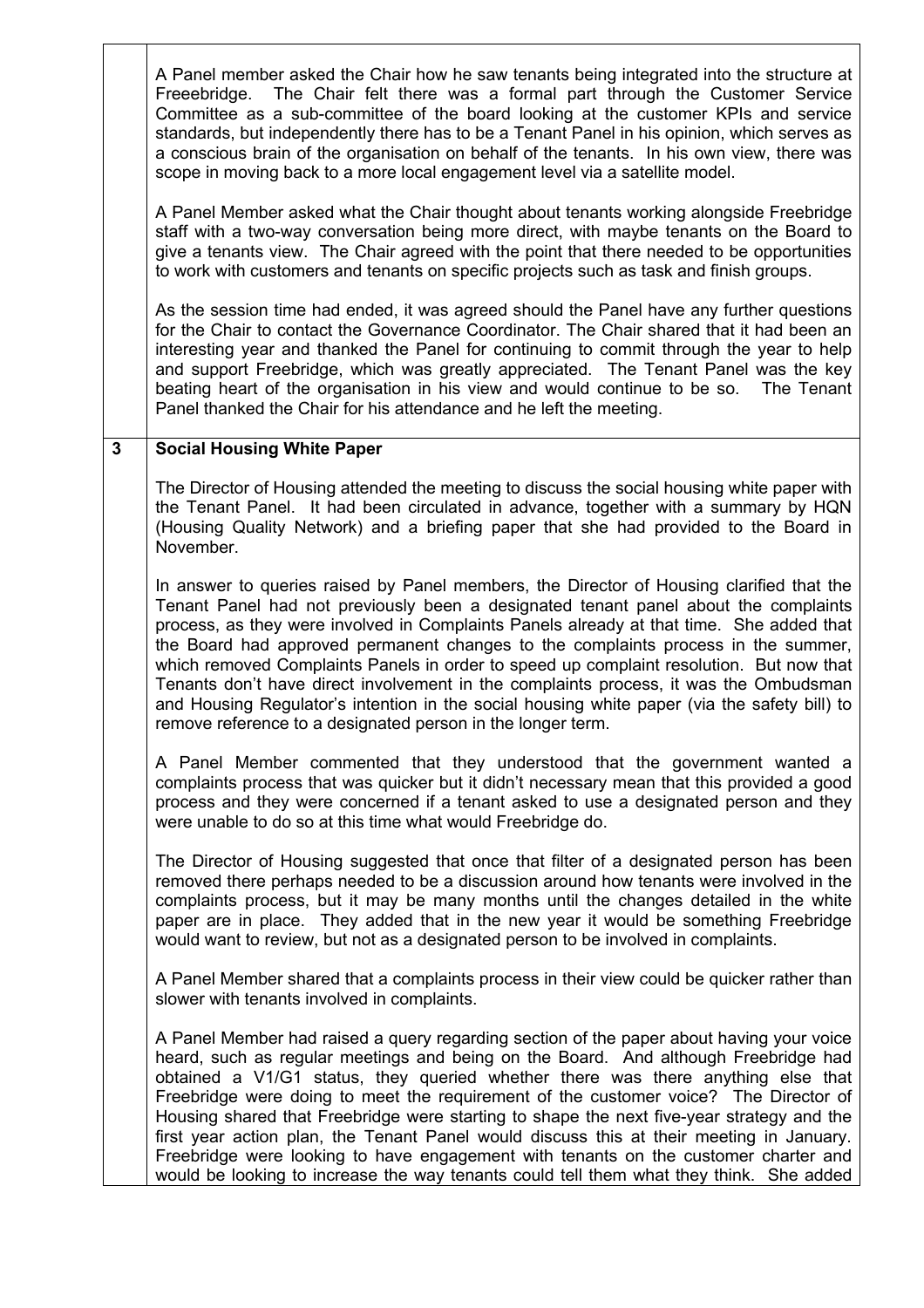|   | that the intention will be to involve customers in more ways, and we would need to engage<br>with tenants on how they wished to be involved. She shared that the Tenant Panel would<br>be kept up to date and it would be heavily involved over the next year to shape this piece of<br>work.                                                                                                                                            |
|---|------------------------------------------------------------------------------------------------------------------------------------------------------------------------------------------------------------------------------------------------------------------------------------------------------------------------------------------------------------------------------------------------------------------------------------------|
|   | The Director of Housing shared that the Leadership Team and the Board would be continue<br>to discuss the identification of a senior person or board member in regard to the health and<br>safety aspect of the white paper and more information would be shared with the Panel on<br>this in the future.                                                                                                                                |
|   | The Director of Housing shared that also in the white paper there was the issue of<br>transparency on performance, how money was spent, how we pay highest earners like the<br>Chief Executive and Directors, performance on repairs and other traditional landlord<br>She added that the white paper wished for landlords to continually kept<br>functions.<br>customers up to date using the latest technology such as an app.         |
|   | A Panel Member commented that physical engagement was not always successful so<br>anything that could be done using apps in the modern way would be acceptable in their<br>opinion.                                                                                                                                                                                                                                                      |
|   | The Director of Housing shared that the most disappointing aspect of the white paper, was<br>that there had been many points in the green paper about stigma in social housing, however<br>this had not been brought forward and she was interested to hear the Panel's views on the<br>matter. A Panel Member commented that the external work to homes was important as<br>tenants were judged in their communities by its appearance. |
|   | A Panel Member suggested that Freebridge consider whether the support available was<br>widely advertised enough to tenants. They added that they felt that the stigma attached to<br>social housing was a national one, and as the view that only people who were<br>disadvantaged in some way lived in social housing came from people who owned their own<br>houses and they felt this view might not ever change.                     |
| 4 | <b>Review of Complaints Leaflet</b>                                                                                                                                                                                                                                                                                                                                                                                                      |
|   | The Director of Housing continued in the meeting to receive comments on the complaints<br>leaflet. The Panel members shared the various following comments:                                                                                                                                                                                                                                                                              |
|   | A Panel member felt that the leaflet was very long. They felt that it might be two<br>$\bullet$<br>leaflets. They felt that the Ombudsman information could be a separate leaflet to cut<br>the pages down.                                                                                                                                                                                                                              |
|   | Some things in the leaflet was repeated.<br>٠<br>There were lengthy explanations of how to contact tenants.<br>$\bullet$                                                                                                                                                                                                                                                                                                                 |
|   | There were too many words and it should be succinct and precise.<br>$\bullet$                                                                                                                                                                                                                                                                                                                                                            |
|   | The address of the Ombudsman should be at the front in a prominent position and<br>$\bullet$<br>not at the back.                                                                                                                                                                                                                                                                                                                         |
|   | It should be clearer with just the stages of a complaint with a link to find more<br>$\bullet$<br>information on the website or if they can ask for more.                                                                                                                                                                                                                                                                                |
|   | The information sent to customers needed to communicate with a diverse number of<br>$\bullet$                                                                                                                                                                                                                                                                                                                                            |
|   | people and felt the leaflet was laid out for all to understand.<br>If anything was, too long customers may not read it, so it needs to make the<br>$\bullet$<br>important points without waffle.                                                                                                                                                                                                                                         |
|   | The Director of Housing shared the following options for review                                                                                                                                                                                                                                                                                                                                                                          |
|   | A flow-chart not just all the policy wording as a leaflet as it was now. An example<br>$\bullet$<br>was shared with the Panel.                                                                                                                                                                                                                                                                                                           |
|   | The Ombudsman wanted tenants to understand all the stages of a complaints<br>process in detail but we could point them to a separate leaflet.                                                                                                                                                                                                                                                                                            |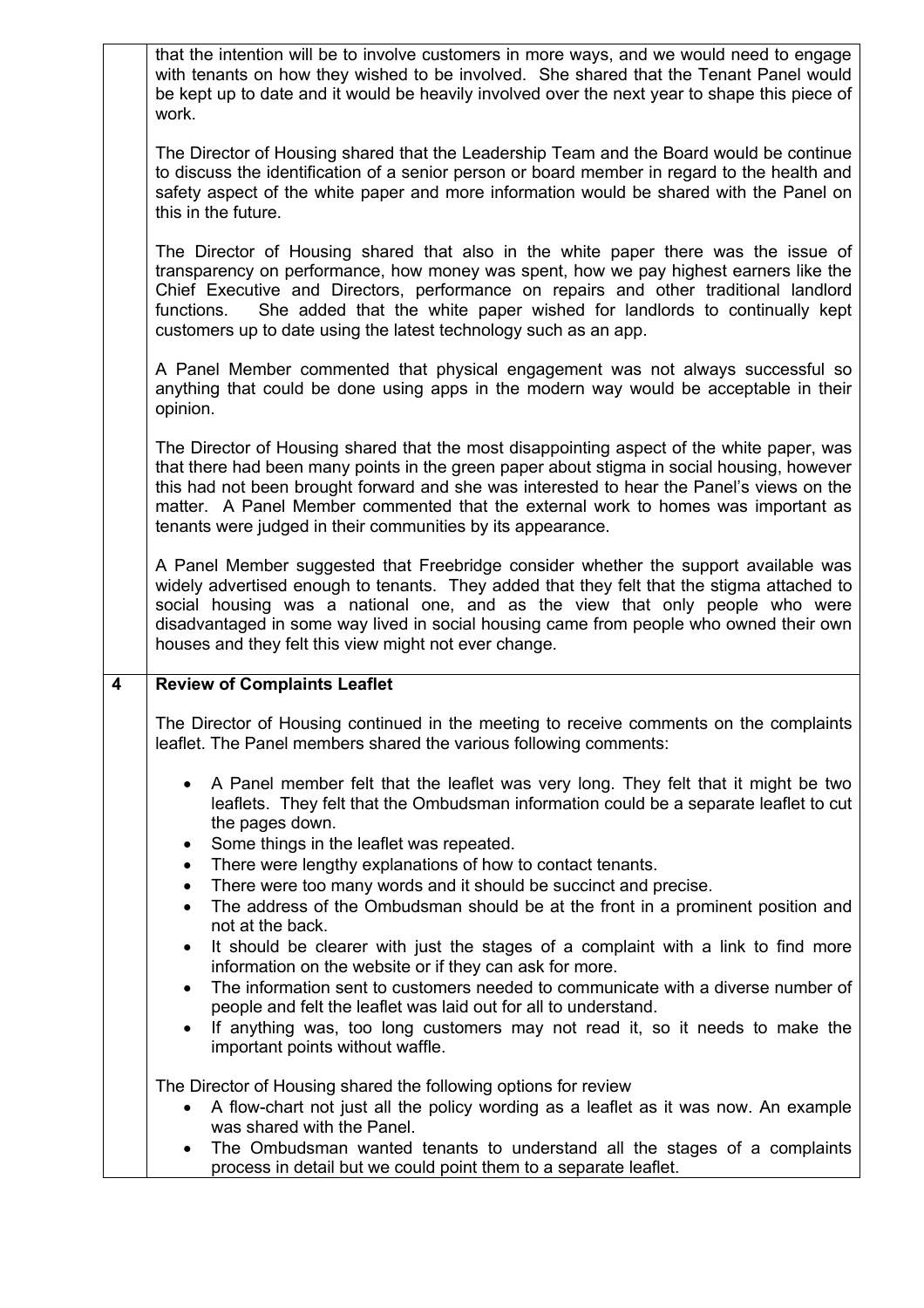|   | There did need to be shorter sentences rather than a full explanation.<br>$\bullet$<br>The Government wished for customers to be more aware of what the Housing<br>$\bullet$<br>Ombudsman can help with and how to contact them.                                                                                                                                                                                                                                                                                                                                                                                                                                                                                                                                                                                          |
|---|---------------------------------------------------------------------------------------------------------------------------------------------------------------------------------------------------------------------------------------------------------------------------------------------------------------------------------------------------------------------------------------------------------------------------------------------------------------------------------------------------------------------------------------------------------------------------------------------------------------------------------------------------------------------------------------------------------------------------------------------------------------------------------------------------------------------------|
|   | The Panel felt the example of the flow chart was good. The Director shared that she would<br>come back to the Panel with a further draft and would continue to develop until the Panel<br>agreed that it was a final version. The Governance Coordinator agreed to make a note for a<br>future agenda.                                                                                                                                                                                                                                                                                                                                                                                                                                                                                                                    |
|   | Following a query the Director of Housing shared that style guidelines at Freebridge<br>covered font and colours, but not language, which she hoped to develop in future.                                                                                                                                                                                                                                                                                                                                                                                                                                                                                                                                                                                                                                                 |
|   | The Director of Housing agreed to come up with wording that could be added to customer<br>facing documents that the Panel review for the Panels approval and the Panel agreed to<br>forward any suggestions they may have.                                                                                                                                                                                                                                                                                                                                                                                                                                                                                                                                                                                                |
| 5 | <b>Customer Service Committee Pilot Progress Update</b>                                                                                                                                                                                                                                                                                                                                                                                                                                                                                                                                                                                                                                                                                                                                                                   |
|   | Through the year the Tenant Panel would receive a verbal update from the Director of<br>Housing on the progress of the Customer Service Committee pilot and would be involved in<br>evaluation post-summer time.                                                                                                                                                                                                                                                                                                                                                                                                                                                                                                                                                                                                          |
|   | Director of Housing wished to highlight that there had been only one meeting of the<br>Committee so far and the minutes of the meeting included on the Tenant Panel's agenda<br>hopefully gave a flavour of the discussion and the standing agenda items the Committee<br>was going to receive.                                                                                                                                                                                                                                                                                                                                                                                                                                                                                                                           |
|   | A Panel Member felt that it was early days yet to know how the pilot may progress though<br>they felt it was probably here to stay, and they had made they feelings known throughout<br>that it is a duplication of what the Tenant Panel does and they did not understand it but<br>would wait and see what happens.                                                                                                                                                                                                                                                                                                                                                                                                                                                                                                     |
|   | Another Panel Member also felt that it was early days to comment on the pilot.                                                                                                                                                                                                                                                                                                                                                                                                                                                                                                                                                                                                                                                                                                                                            |
|   | The Director of Housing clarified following a query that the Committee was not part of the<br>complaints process and if there were any tenants involved, she would discuss with the<br>Tenant Panel and not that of the Committee. She added that the Committee had received<br>the same performance information as the panel with the breakdown and they will be asked<br>to identify trends, for example, there is much work to do with the repairs service and so it<br>will be their job to pull out and highlight to the Board specific issues.                                                                                                                                                                                                                                                                      |
|   | Panel Members shared that they were still unclear what the difference was between the<br>Committee and the Panel.                                                                                                                                                                                                                                                                                                                                                                                                                                                                                                                                                                                                                                                                                                         |
|   | The Director of Housing wished to reassure the Panel that in the new year there would be a<br>review of our Governance arrangements and governance of the organisation overall, and<br>because it is a new committee its terms of reference will change over time. The Tenant<br>Panel Facilitator shared that the Tenant Panel were independent and the Committee was<br>that of the Board, and as a Committee, they have a wider scope to scrutinise and set their<br>agenda in agreement with the organisation. The Committee will focus on customer focus to<br>drive through resolutions, which is not where the Panel comes from in raising issues for<br>Freebridge and asking them to look at it. He added that the Committee would be there to<br>ensure that the 'wheels are turning' and things are happening. |
|   | The Governance Coordinator suggested that metaphors could be used to describe the<br>distinctive differences between the Tenant Panel and the Committee, in that you could<br>imagine the Tenant Panel and the Board to be two different people, but the Committee was<br>part of the Board person not an additional person.<br>Both people come from different                                                                                                                                                                                                                                                                                                                                                                                                                                                           |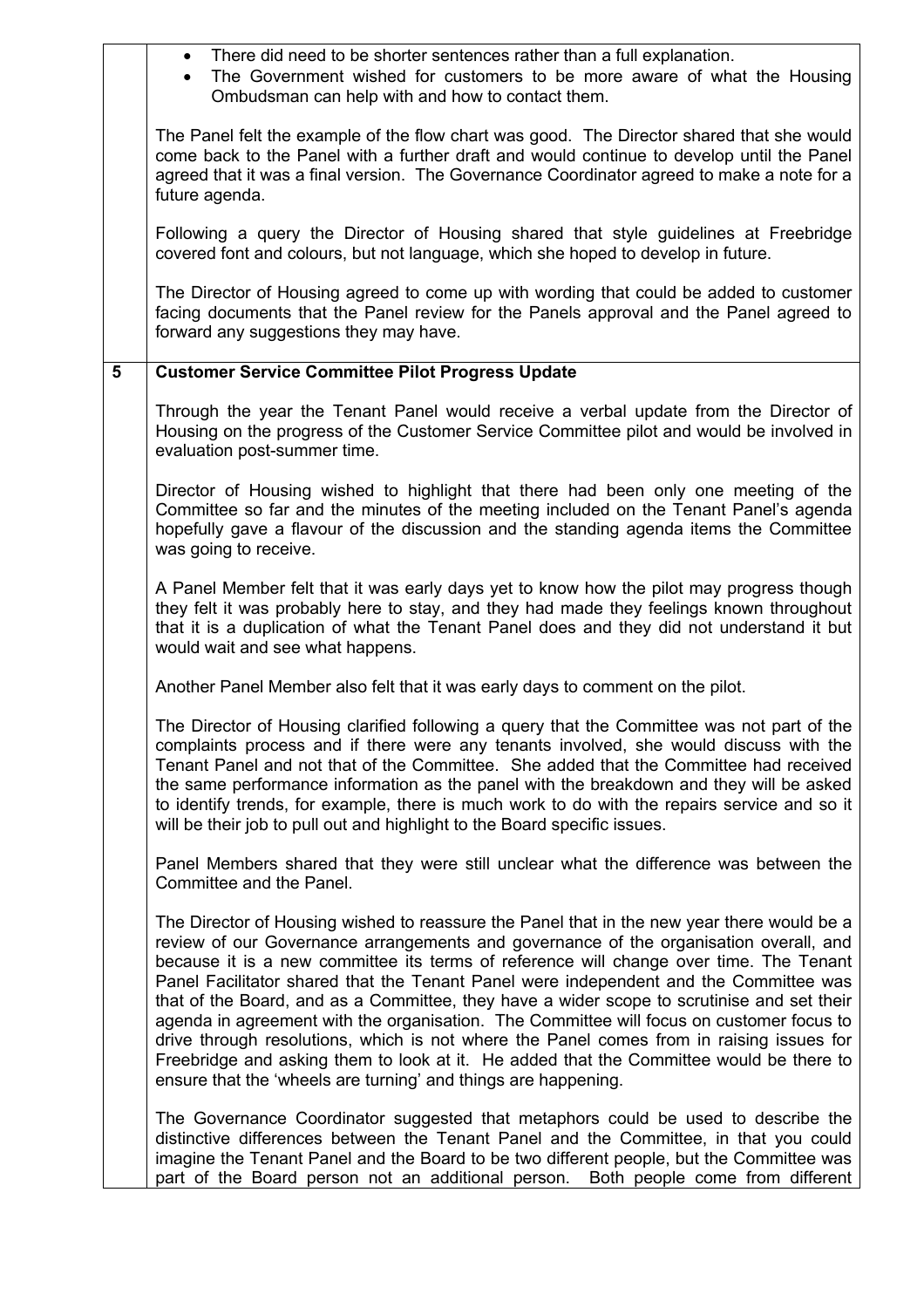|                | viewpoints, but they are not the same person.                                                                                                                                                                                                                                                                                                                                                                                                                                                                                                                                                                                                                                                                                                                                                                                                                                                                                                                                                                                                                                                                                                                                                                                                                                                                                                                                                                                                                                                                                                                                                                                                       |
|----------------|-----------------------------------------------------------------------------------------------------------------------------------------------------------------------------------------------------------------------------------------------------------------------------------------------------------------------------------------------------------------------------------------------------------------------------------------------------------------------------------------------------------------------------------------------------------------------------------------------------------------------------------------------------------------------------------------------------------------------------------------------------------------------------------------------------------------------------------------------------------------------------------------------------------------------------------------------------------------------------------------------------------------------------------------------------------------------------------------------------------------------------------------------------------------------------------------------------------------------------------------------------------------------------------------------------------------------------------------------------------------------------------------------------------------------------------------------------------------------------------------------------------------------------------------------------------------------------------------------------------------------------------------------------|
| $6\phantom{1}$ | <b>Key Messages to CEO</b>                                                                                                                                                                                                                                                                                                                                                                                                                                                                                                                                                                                                                                                                                                                                                                                                                                                                                                                                                                                                                                                                                                                                                                                                                                                                                                                                                                                                                                                                                                                                                                                                                          |
|                | The Panel had wished to add this to their agenda for discussion. The Director of Housing<br>continued in the meeting.                                                                                                                                                                                                                                                                                                                                                                                                                                                                                                                                                                                                                                                                                                                                                                                                                                                                                                                                                                                                                                                                                                                                                                                                                                                                                                                                                                                                                                                                                                                               |
|                | A Panel Member wished to thank the Director of Housing for her engagement in the<br>meeting. They added that a company was judged by how they deal with something when it<br>goes wrong rather than when it goes wrong.                                                                                                                                                                                                                                                                                                                                                                                                                                                                                                                                                                                                                                                                                                                                                                                                                                                                                                                                                                                                                                                                                                                                                                                                                                                                                                                                                                                                                             |
|                | Following a comment the Director of Housing agreed to keep in her sight and share with<br>managers, that when a tenant wishes to speak to a manager that they should be<br>communicated with.                                                                                                                                                                                                                                                                                                                                                                                                                                                                                                                                                                                                                                                                                                                                                                                                                                                                                                                                                                                                                                                                                                                                                                                                                                                                                                                                                                                                                                                       |
|                | The Tenant Panel agreed that as there may be sometimes gaps between seeing the Chief<br>Executive that they will send questions or comments to them on email via the Governance<br>Coordinator should there be a needed, and not to structure an item on the work programme.                                                                                                                                                                                                                                                                                                                                                                                                                                                                                                                                                                                                                                                                                                                                                                                                                                                                                                                                                                                                                                                                                                                                                                                                                                                                                                                                                                        |
| $\overline{7}$ | <b>Any Other Business</b>                                                                                                                                                                                                                                                                                                                                                                                                                                                                                                                                                                                                                                                                                                                                                                                                                                                                                                                                                                                                                                                                                                                                                                                                                                                                                                                                                                                                                                                                                                                                                                                                                           |
|                | The Placeshaping Manager and Director of Corporate Services and Culture joined the<br>Director of Housing online to wish the Panel a Merry Christmas as it was the last meeting of<br>2020.                                                                                                                                                                                                                                                                                                                                                                                                                                                                                                                                                                                                                                                                                                                                                                                                                                                                                                                                                                                                                                                                                                                                                                                                                                                                                                                                                                                                                                                         |
|                | The Panel noted that Freebridge had continued to hold a V1/G1 (Viability 1 and Governance<br>1) accredited by the regulator. This was the top most accreditation that could be received in<br>reviewing these aspects of the business.                                                                                                                                                                                                                                                                                                                                                                                                                                                                                                                                                                                                                                                                                                                                                                                                                                                                                                                                                                                                                                                                                                                                                                                                                                                                                                                                                                                                              |
| 8              | Meeting how did it go<br>Very informative meeting and entering exciting time<br>$\bullet$<br>Very interesting and several points still to make but will put into an email. Thank<br>$\bullet$<br>you.<br>Been nice to see so many of the Panel has done good homework as the white paper<br>$\bullet$<br>was very dry reading, but it was heart warming so many did homework.<br>Excellent people come in a d to talk to the Panel, the Chair of the Board and the<br>Director of Housing. And as things seem to be going at the moment, good chance to<br>have good outcomes in the future.<br>Informative, fun and joyful.<br>$\bullet$<br>The Director of Housing shared that she felt that the meeting had gone well with good and<br>open honest discussions.<br>The Panel thanked the Director of Housing for all the work she had done over the past year.<br>And Thank you to the Governance Coordinator for the information she provides the Panel<br>and assistance through the ear. And thank you to the Tenant Panel Facilitator for their<br>support in the year. The Panel wished to thank the Director of Corporate Services and<br>Culture for her support of the Panel early on in March and April 2020 when the first<br>lockdowns and outbreak of the virus ensued.<br>The Tenant Panel were thanked for keep going over what had been a very difficult year, and<br>since March first engaging over the telephone and then all moving over to online meetings<br>using Zoom was excellent with no large gaps in engagement resulting.<br>A Panel member shared that by zooming more as part of their Tenant Panel role this had |
|                | brought her more into the digital world and as a result had been curious of its other uses to<br>help in everyday life.                                                                                                                                                                                                                                                                                                                                                                                                                                                                                                                                                                                                                                                                                                                                                                                                                                                                                                                                                                                                                                                                                                                                                                                                                                                                                                                                                                                                                                                                                                                             |